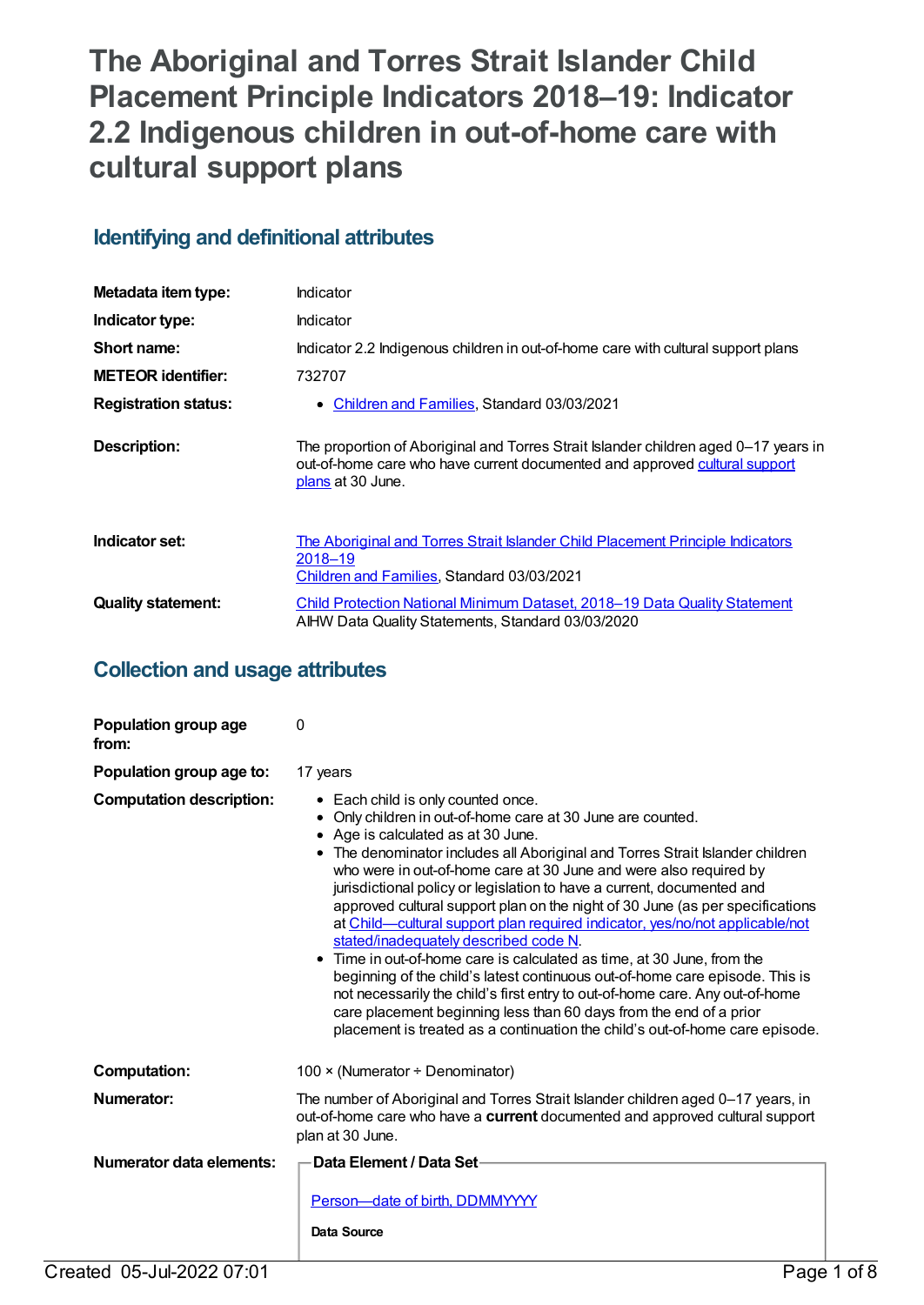AIHW Child [Protection](https://meteor.aihw.gov.au/content/489543) Collection

**NMDS / DSS**

Child [protection](https://meteor.aihw.gov.au/content/726951) NMDS 2018-19

#### **Data Element / Data Set**

[Order—order](https://meteor.aihw.gov.au/content/657300) type, care and protection code N[N]

**Data Source**

**AIHW Child [Protection](https://meteor.aihw.gov.au/content/489543) Collection** 

**NMDS / DSS**

Child [protection](https://meteor.aihw.gov.au/content/726951) NMDS 2018-19

### **Data Element / Data Set**

Service event—living [arrangement](https://meteor.aihw.gov.au/content/689331) type, child under care code N[N]

**Data Source**

AIHW Child [Protection](https://meteor.aihw.gov.au/content/489543) Collection

**NMDS / DSS**

Child [protection](https://meteor.aihw.gov.au/content/726951) NMDS 2018-19

**Data Element / Data Set**

Service event—living [arrangement](https://meteor.aihw.gov.au/content/474217) start date, DDMMYYYY

**Data Source**

**AIHW Child [Protection](https://meteor.aihw.gov.au/content/489543) Collection** 

**NMDS / DSS**

Child [protection](https://meteor.aihw.gov.au/content/726951) NMDS 2018-19

#### **Data Element / Data Set**

Service event-living [arrangement](https://meteor.aihw.gov.au/content/474223) end date, DDMMYYYY

**Data Source**

AIHW Child [Protection](https://meteor.aihw.gov.au/content/489543) Collection

**NMDS / DSS**

Child [protection](https://meteor.aihw.gov.au/content/726951) NMDS 2018-19

# **Data Element / Data Set**

Child—cultural support plan required indicator, yes/no/not applicable/not [stated/inadequately](https://meteor.aihw.gov.au/content/529655) described code N

**Data Source**

**AIHW Child [Protection](https://meteor.aihw.gov.au/content/489543) Collection** 

**NMDS / DSS**

Child [protection](https://meteor.aihw.gov.au/content/726951) NMDS 2018-19

#### **Data Element / Data Set**

[Child—current](https://meteor.aihw.gov.au/content/529663) cultural support plan indicator, yes/no/not applicable/not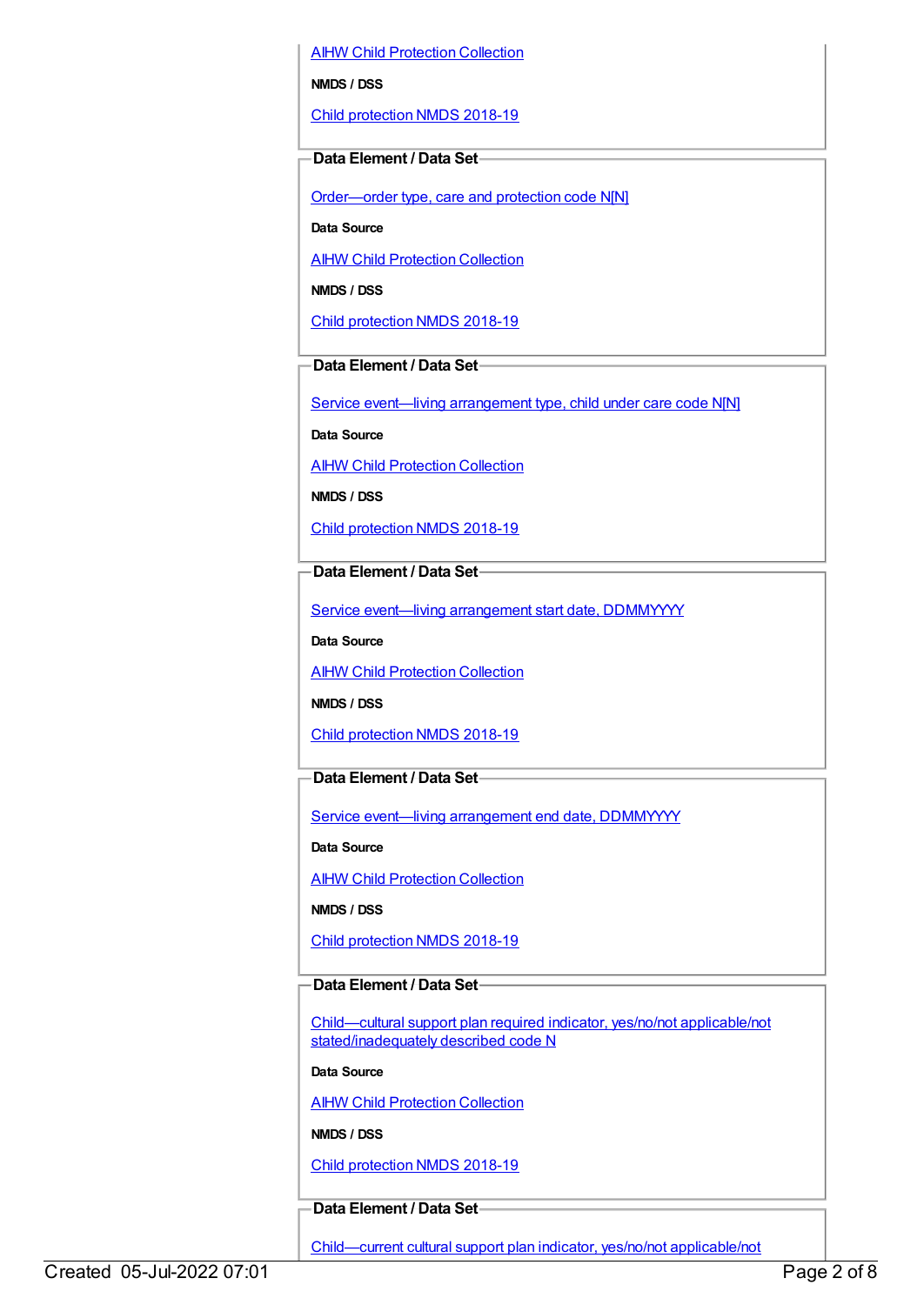stated/inadequately described code N

**Data Source**

**AIHW Child [Protection](https://meteor.aihw.gov.au/content/489543) Collection** 

**NMDS / DSS**

Child [protection](https://meteor.aihw.gov.au/content/726951) NMDS 2018-19

## **Data Element / Data Set**

Order-order start date, DDMMYYYY

**Data Source**

AIHW Child [Protection](https://meteor.aihw.gov.au/content/489543) Collection

**NMDS / DSS**

Child [protection](https://meteor.aihw.gov.au/content/726951) NMDS 2018-19

#### **Data Element / Data Set**

[Order—order](https://meteor.aihw.gov.au/content/536554) end date, DDMMYYYY

**Data Source**

**AIHW Child [Protection](https://meteor.aihw.gov.au/content/489543) Collection** 

**NMDS / DSS**

Child [protection](https://meteor.aihw.gov.au/content/726951) NMDS 2018-19

#### **Data Element / Data Set**

[Person—Indigenous](https://meteor.aihw.gov.au/content/602543) status, code N

**Data Source**

**AIHW Child [Protection](https://meteor.aihw.gov.au/content/489543) Collection** 

**NMDS / DSS**

Child [protection](https://meteor.aihw.gov.au/content/726951) NMDS 2018-19

#### **Data Element / Data Set**

Service event-financial payment indicator, out-of-home care code N[N]

**Data Source**

AIHW Child [Protection](https://meteor.aihw.gov.au/content/489543) Collection

**NMDS / DSS**

Child [protection](https://meteor.aihw.gov.au/content/726951) NMDS 2018-19

| Denominator:                  | The number of Aboriginal and Torres Strait Islander children aged 0-17 years, in<br>out-of-home care who are required to have a current documented and approved<br>cultural support plan at 30 June. |
|-------------------------------|------------------------------------------------------------------------------------------------------------------------------------------------------------------------------------------------------|
| Denominator data<br>elements: | —Data Element / Data Set-<br>Person-date of birth, DDMMYYYY                                                                                                                                          |
|                               | Data Source                                                                                                                                                                                          |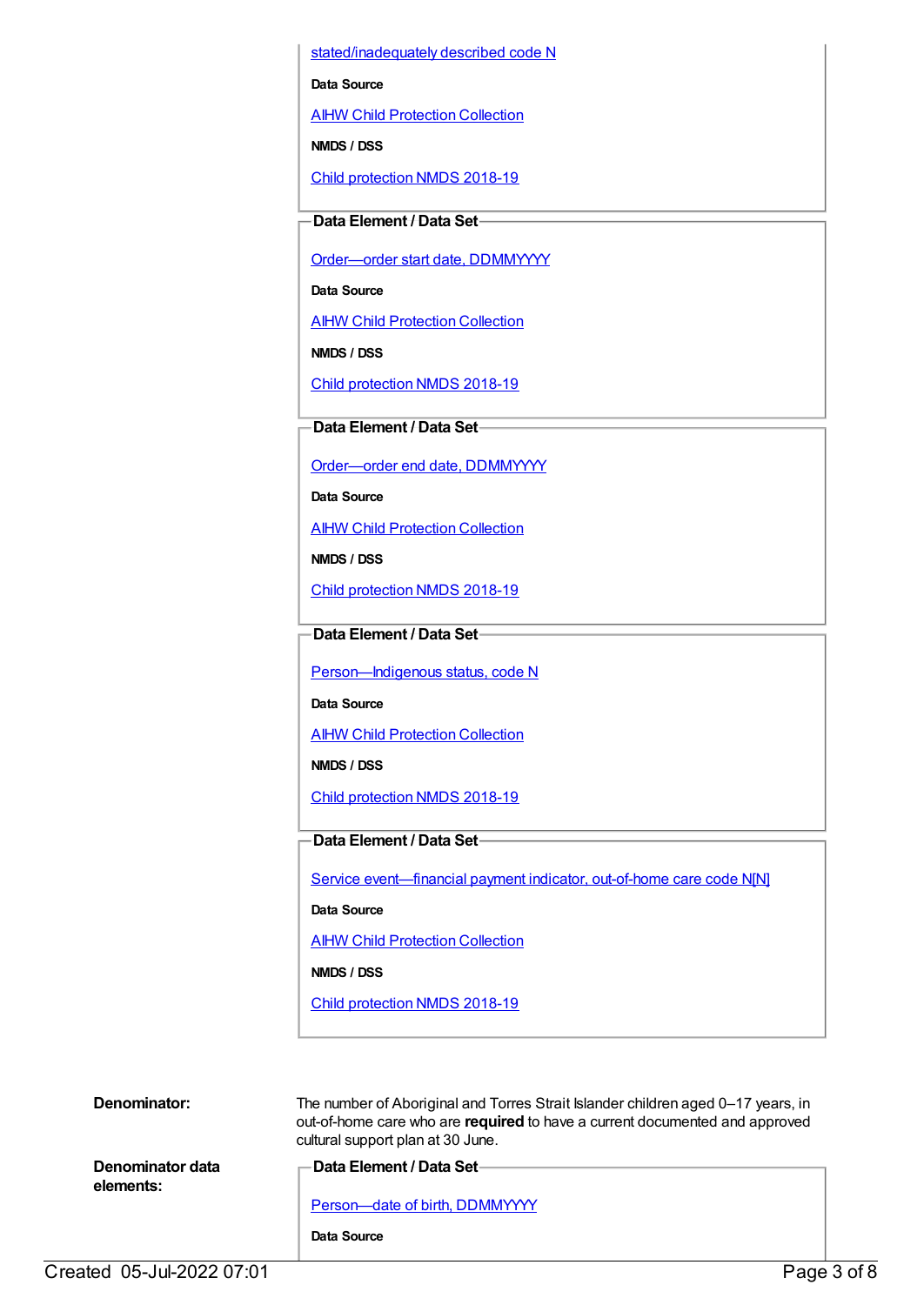AIHW Child [Protection](https://meteor.aihw.gov.au/content/489543) Collection

**NMDS / DSS**

Child [protection](https://meteor.aihw.gov.au/content/726951) NMDS 2018-19

#### **Data Element / Data Set**

Service event—living [arrangement](https://meteor.aihw.gov.au/content/689331) type, child under care code N[N]

**Data Source**

**AIHW Child [Protection](https://meteor.aihw.gov.au/content/489543) Collection** 

**NMDS / DSS**

Child [protection](https://meteor.aihw.gov.au/content/726951) NMDS 2018-19

#### **Data Element / Data Set**

Service event-living [arrangement](https://meteor.aihw.gov.au/content/474217) start date, DDMMYYYY

**Data Source**

AIHW Child [Protection](https://meteor.aihw.gov.au/content/489543) Collection

**NMDS / DSS**

Child [protection](https://meteor.aihw.gov.au/content/726951) NMDS 2018-19

#### **Data Element / Data Set**

Service event—living [arrangement](https://meteor.aihw.gov.au/content/474223) end date, DDMMYYYY

**Data Source**

**AIHW Child [Protection](https://meteor.aihw.gov.au/content/489543) Collection** 

**NMDS / DSS**

Child [protection](https://meteor.aihw.gov.au/content/726951) NMDS 2018-19

#### **Data Element / Data Set**

Child—cultural support plan required indicator, yes/no/not applicable/not [stated/inadequately](https://meteor.aihw.gov.au/content/529655) described code N

**Data Source**

**AIHW Child [Protection](https://meteor.aihw.gov.au/content/489543) Collection** 

**NMDS / DSS**

Child [protection](https://meteor.aihw.gov.au/content/726951) NMDS 2018-19

#### **Data Element / Data Set**

[Order—order](https://meteor.aihw.gov.au/content/536550) start date, DDMMYYYY

**Data Source**

**AIHW Child [Protection](https://meteor.aihw.gov.au/content/489543) Collection** 

**NMDS / DSS**

Child [protection](https://meteor.aihw.gov.au/content/726951) NMDS 2018-19

### **Data Element / Data Set**

[Order—order](https://meteor.aihw.gov.au/content/536554) end date, DDMMYYYY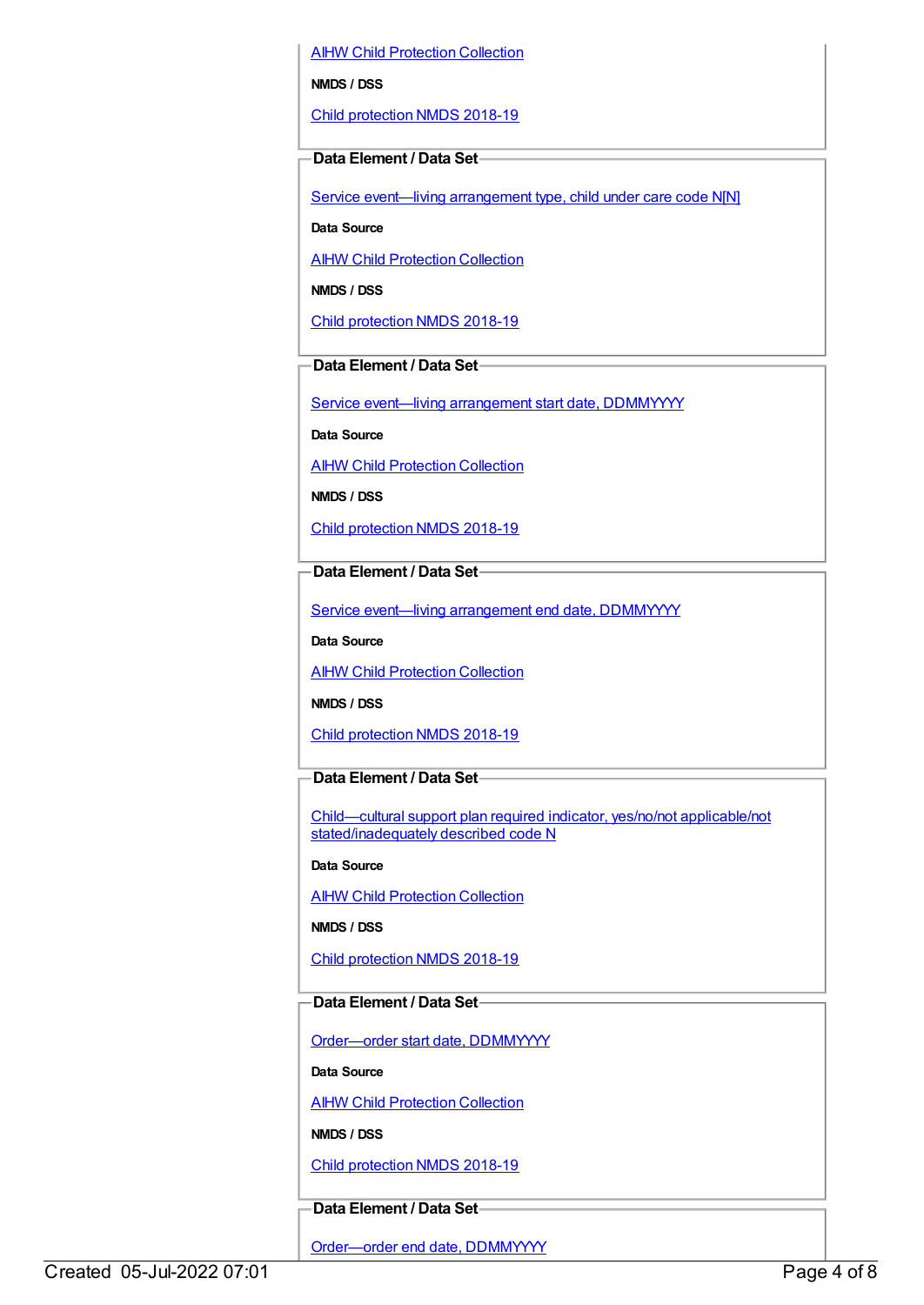#### **Data Source**

AIHW Child [Protection](https://meteor.aihw.gov.au/content/489543) Collection

**NMDS / DSS**

Child [protection](https://meteor.aihw.gov.au/content/726951) NMDS 2018-19

#### **Data Element / Data Set**

Person-Indigenous status, code N

**Data Source**

AIHW Child [Protection](https://meteor.aihw.gov.au/content/489543) Collection

**NMDS / DSS**

Child [protection](https://meteor.aihw.gov.au/content/726951) NMDS 2018-19

**Data Element / Data Set**

Service [event—financial](https://meteor.aihw.gov.au/content/652697) payment indicator, out-of-home care code N[N]

**Data Source**

**AIHW Child [Protection](https://meteor.aihw.gov.au/content/489543) Collection** 

**NMDS / DSS**

Child [protection](https://meteor.aihw.gov.au/content/726951) NMDS 2018-19

### **Data Element / Data Set**

[Order—order](https://meteor.aihw.gov.au/content/657300) type, care and protection code N[N]

**Data Source**

**AIHW Child [Protection](https://meteor.aihw.gov.au/content/489543) Collection** 

**NMDS / DSS**

Child [protection](https://meteor.aihw.gov.au/content/726951) NMDS 2018-19

**Disaggregation:** 2016–17 to 2018–19

By state and territory and:

- Currency of cultural support plan
- Time in out-of-home care.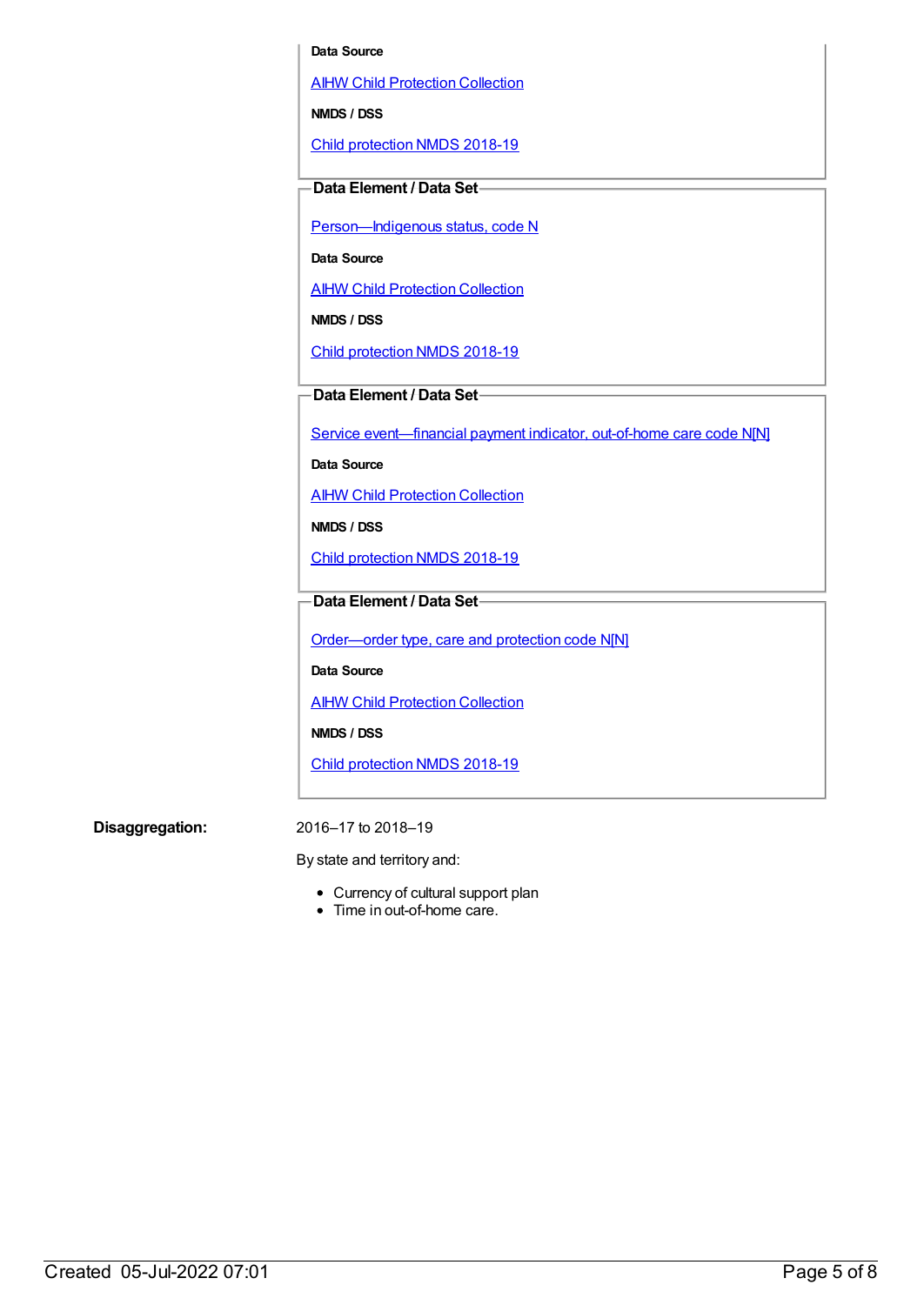#### **Disaggregation data elements:**

#### **Data Element / Data Set**

[Person—Australian](https://meteor.aihw.gov.au/content/286919) state/territory identifier, code N

**Data Source**

**AIHW Child [Protection](https://meteor.aihw.gov.au/content/489543) Collection** 

**NMDS / DSS**

Child [protection](https://meteor.aihw.gov.au/content/726951) NMDS 2018-19

# **Data Element / Data Set**

Service event-living [arrangement](https://meteor.aihw.gov.au/content/474217) start date, DDMMYYYY

**Data Source**

**AIHW Child [Protection](https://meteor.aihw.gov.au/content/489543) Collection** 

**NMDS / DSS**

Child [protection](https://meteor.aihw.gov.au/content/726951) NMDS 2018-19

#### **Data Element / Data Set**

Service event—living [arrangement](https://meteor.aihw.gov.au/content/474223) end date, DDMMYYYY

**Data Source**

**AIHW Child [Protection](https://meteor.aihw.gov.au/content/489543) Collection** 

**NMDS / DSS**

Child [protection](https://meteor.aihw.gov.au/content/726951) NMDS 2018-19

#### **Data Element / Data Set**

Child—current cultural support plan indicator, yes/no/not applicable/not [stated/inadequately](https://meteor.aihw.gov.au/content/529663) described code N

#### **Data Source**

**AIHW Child [Protection](https://meteor.aihw.gov.au/content/489543) Collection** 

**NMDS / DSS**

Child [protection](https://meteor.aihw.gov.au/content/726951) NMDS 2018-19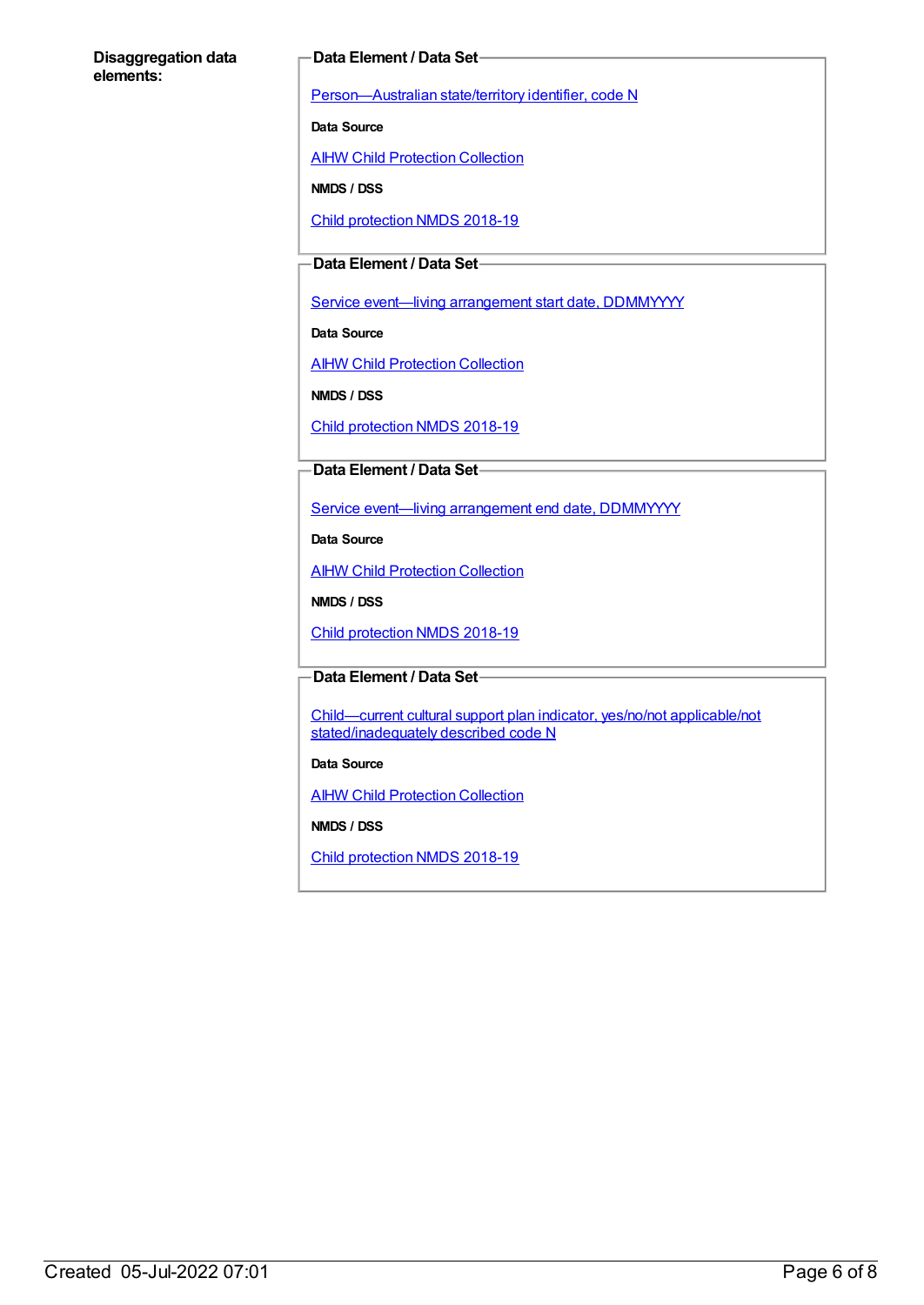#### **Comments: Comparability with similar reporting**

This indicator has been derived using a similar approach to that used for the National Framework for Protecting Australia's Children Indicator (NFPAC) 5.4 and National Out-of-Home Care Standards (NOOHCS) Indicator 10.1 (AIHW 2020b), both of which report on Aboriginal and Torres Strait Islander children aged 0-17 years in care who have cultural support plans. ATSICPP Indicator 2.2, however, is different to these indicators in the following ways:

- Scope: ATSICPP Indicator 2.2 is limited to children in out-of-home care, whereas the NFPAC and NOOHCS indicators have a broader scope that includes children in specialist homelessness services, disability facilities, juvenile detention and self-placed or homeless children.
- Disaggregations: ATSICPP Indicator 2.2 is disaggregated by state or territory and time in out-of-home care. The NFPAC and NOOHCS indicators are reported at the national level only.

#### **Time in out-of-home care**

For this indicator, the 'time in out-of-home care' disaggregation provides a measure of how many children who have been in out-of-home care for different amounts of time have current documented and approved cultural support plans.

The disaggregation does not indicate how long it has taken from a child's entry to out-of-home care to approve their cultural support plan—it is not possible to determine the date of approval of cultural support plans with available data.

# **Representational attributes**

| <b>Representation class:</b> | Proportion |
|------------------------------|------------|
| Data type:                   | Real       |
| Unit of measure:             | Person     |

# **Data source attributes**

**Data sources: Data Source** AIHW Child [Protection](https://meteor.aihw.gov.au/content/489543) Collection **Frequency** Annual **Data custodian** Australian Institute of Health and Welfare

# **Accountability attributes**

| <b>Reporting requirements:</b>                  | Fourth Action Plan under the National Framework for Protecting Australia's<br>Children 2009–2020 |
|-------------------------------------------------|--------------------------------------------------------------------------------------------------|
| Organisation responsible<br>for providing data: | Australian Institute for Health and Welfare (AIHW)                                               |
| Release date:                                   | 16/10/2020                                                                                       |

# **Source and reference attributes**

**Submitting organisation:** AIHW

# **Relational attributes**